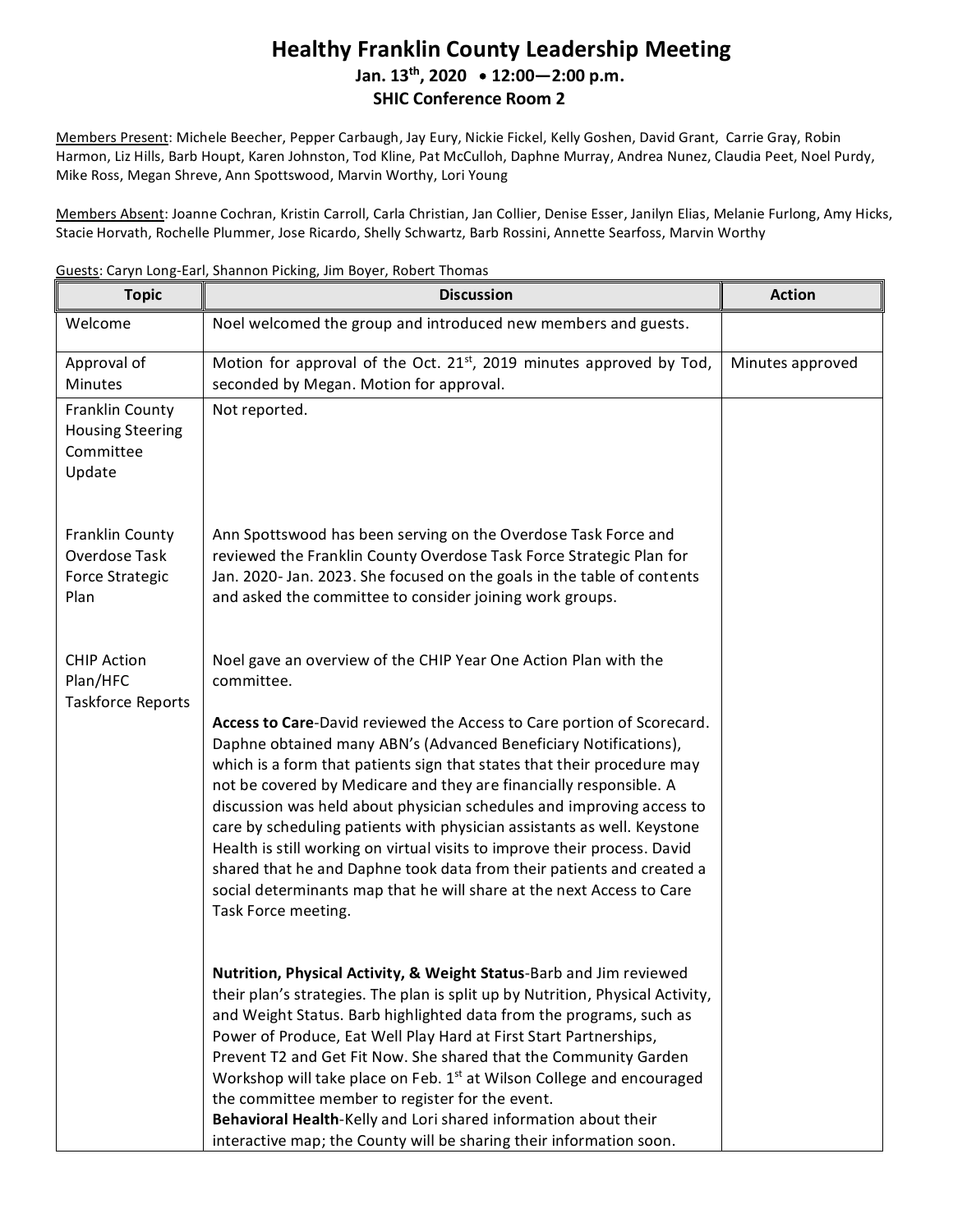## **Healthy Franklin County Leadership Meeting**

**Jan. 13th , 2020 12:00—2:00 p.m.**

**SHIC Conference Room 2**

| <b>Topic</b>                                                 | <b>Discussion</b>                                                                                                                                                                                                                                                                                                                                                                                                                                                                                                                                                                                                                                  | <b>Action</b> |
|--------------------------------------------------------------|----------------------------------------------------------------------------------------------------------------------------------------------------------------------------------------------------------------------------------------------------------------------------------------------------------------------------------------------------------------------------------------------------------------------------------------------------------------------------------------------------------------------------------------------------------------------------------------------------------------------------------------------------|---------------|
|                                                              | Kelly shared that a Mental Health brochure has been created for<br>students pursing related career fields and they are now working on<br>how to distribute it. She reviewed the data in the action plan and<br>highlighted the Out of Darkness Walk that is under development. They<br>are also working to increase the number of providers that provide MAT.<br>Lori shared that the Franklin County Jail received more funding, which<br>will allow them to better serve inmates coming back into the<br>community.                                                                                                                              |               |
|                                                              | Hope from the Start-Tod shared that the areas of focus in the action<br>plan include expanding the number of children that would qualify for<br>the Pre-K Counts program. Waynesboro is currently seeing more<br>programs that are STAR rated. They are working to identify a group to<br>begin working on strengthening connections with the County<br>Government. Lori shared that the grant proposal for the Family Center<br>in Waynesboro wasn't awarded to them, but the Systems of Care group<br>offered technical assistance, which would build capacity and prime<br>them for a physician for the next time they apply for the grant.     |               |
|                                                              | Food Insecurity-Liz and Jay reviewed their portion of the action plan.<br>The task force is new; it was previously a work group. They have been<br>continuing to promote the HFC Food Resource map and gleaned 37,000<br>pounds of produce, which was distributed in the community. Jay<br>discussed the North Square Farmer's Market, which features the<br>Double Dollars and Power of Produce programs. They are looking to<br>expand both programs; sustainable funding continues to be a<br>challenge. They are focusing on addressing issues on an individual level<br>and focusing on upstream issues as well as their task force develops. |               |
| HFC Diversity,<br>Inclusion &<br>Discrimination<br>Committee | Noel shared that the committee is doing research on different models<br>and scales as they develop. Work is currently being done to find<br>evidence-based strategies to address issues through the healthcare<br>system. The goal is to have an action plan drafted in February. Noel also<br>shared information about the MLK Day on 1/20.                                                                                                                                                                                                                                                                                                       |               |
| CHIP Action Plan-<br>Year 2 Planning                         | Ann reviewed the work that has been done over the past few years,<br>which is now portrayed in the Year One Action Plan. The Year Two<br>Action Plan is in process and the goal is to have a final draft of the plan<br>completed before the end of February. Ann asked the committee to<br>think about policy levels and cultural norms, and how these can be<br>changed and improved. She also asked members to think about the<br>Year Two Action Plan and if it is big enough to make a difference.                                                                                                                                            |               |
| <b>Food Distribution</b><br>& Assistance in<br>PA-Caryn Long | Caryn Long Earl, Bureau Director of the Pennsylvania Department of<br>Agriculture, presented about Food Distribution & Assistance in<br>Pennsylvania. Her department partners with the Department of Aging                                                                                                                                                                                                                                                                                                                                                                                                                                         |               |